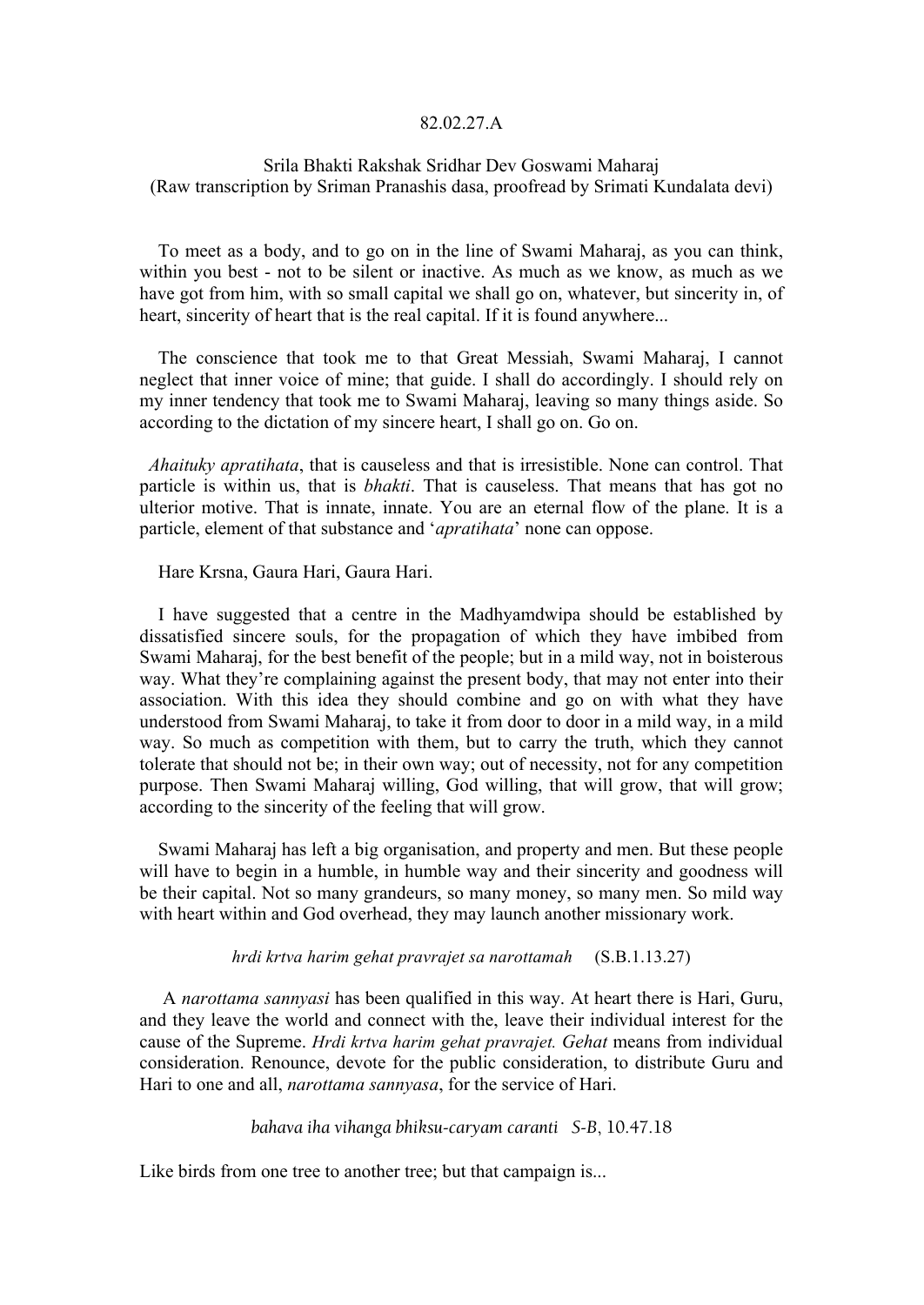### *yad-anucarita-lila-karna-piyusa S-B*, 10.47.18

I am drinking nectar through my ears.

yad-anucarita-lila-karna-piyusa-viprut*sakrd-adana-vidhuta-dvandva-dharmavinastah S-B*, 10.47.18

 And that in calling the dissolution of this *mayik*, this misconceived solidarity, one drop is dissolving. Just as I am told, there is some chemical thing which applied in the iron chest, the iron dissolved; some acid. To open, the dacoits, to open the iron chest uses some solution I am told. So one drop of nectar nectar in connection with the Absolute - that can dissolve long drawn family solidarity, in the interest of the body mind. And when that is dissolved then bondage, the man in the public street and his business will be to take from door to door, the news, the nobility of that solution.

 That nectar, a drop of nectar has absolved me from all my loan of exploitation and made me free. And you also use this, you will be free. You will be free of your long incurred loan from this nature and you will be able to go to your own soil, back to home, back to Godhead. You carry that nectar, drop of nectar, *Hari-katha*, the news of the Absolute, sweetest of the sweet. Necessity, the only necessity; no other necessity is there, the only necessity, of all of us, indispensable necessity.

Nitai Gaura Haribol

 The other day one gentleman told that some of them are roaring like lions. It is very difficult to find roaring for the cause of Krsna. That is most desirable, roaring, that will diminish the bondage of *maya*.

Hare Krsna, Hare Krsna, Gaura Haribol.

 *Hunkara,* Nityananda Prabhu had that *hunkara*; a roaring voice.

 *nityananda boli' yabe karena hunkara CC Adi 5.167*

 That sound with the spiritual potency, could remove all the misconception of the audience.

Devotee: Maharaj, Krishna Sharan prabhu.. SGM: (Bengali)

Nitai Gaura Haribol, Nitai Gaura Haribol

 It is deplorable that they have lost their faith in me. I was, I am their well-wisher. And Swami Maharaj who could not put his faith to any other Godbrothers, but he had faith in me; and they are misusing that. I have no personal ambition so I am in an impartial position. Many come to consult with me. I am not a, I am a consulting physician, not having any practice for meself, something like that. My position is more or less like that, consulting lawyer or consulting physician; he he he, having his own dispensary.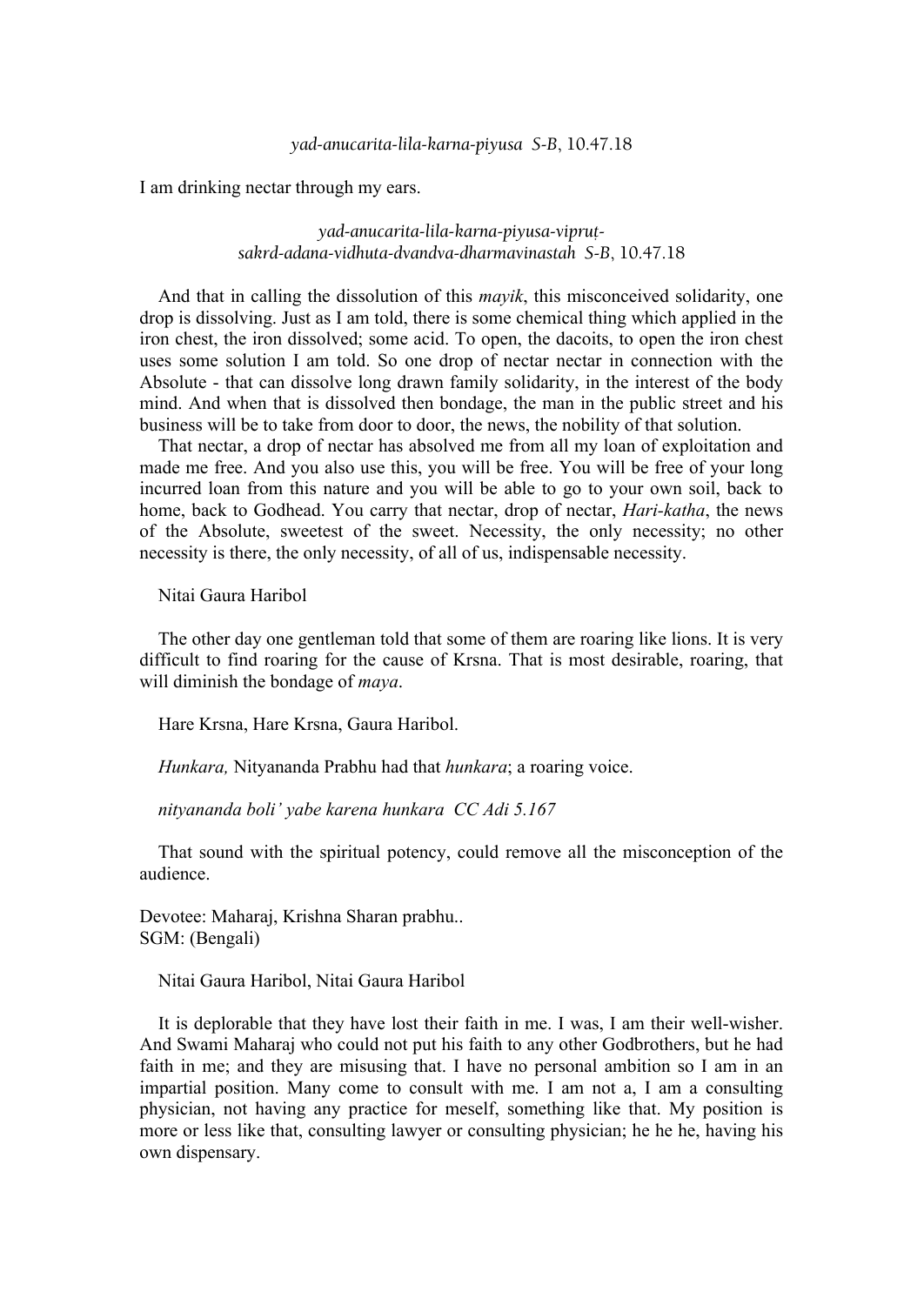Gaura Haribol, Gaura Haribol, Gaura Haribol.

 That is my very nature from my boyhood. Not self seeker, but a tendency for seeking for others.

 My mother used to abuse me, "You don't want your own interest, always trying for the interest of the others". Hare Krsna. This is my nature.

Gaura Haribol, Gaura Haribol, Nitai Gaura Haribol, Nitai Gaura Haribol

Nitai Gaura Haribol, Nitai Gaura Haribol

 Of course, I am not perfect, but ......... not in self seeking, but with impartial judgement to try to help others as much as possible for me to know and do.

Nitai Gaura Haribol, Nitai Gaura Haribol, Nitai Gaura Haribol, Nitai Gaura Haribol Nitai Gaura Haribol

 Hare Krsna Hare Krsna Gaura Haribol, Hare Krsna, Nitai Gaura

(Bengali) Mahaprabhu

 It is very easy to feel and understand that we can't we can't serve Hari, Guru, Vaisnava, but 'I am serving, I have got', that is to say, that is the most difficult. The nature of our acquirement is such. We are going to capture those that are higher in all respect than me, and that also in infinite degree. Then how it is possible? We must be conscious. We want to be connected with the superiors, with the superiors, whom it is impossible to control; but only the love, the affection, no right, no force.

 That is the plane of approach, and love and devotion, that means sacrifice. Sacrifice, self sacrifice. That is the royal road, sacrifice. By sacrifice no undesirable thing can enter. Sacrifice, no selfishness, selfish, and it has got no end. So we must not be afraid of any rejection.

When beginning we are to promise, we are to sign a creed that we won't require any result, any consequence. That is with Him. That is in the infinite. That is with the infinite. Only the part of duty, insignificant it may be, attached for my position, my concern with only that, with that. The rest is in His hand, we must not bother about that. Only we shall concentrate ourselves to that one point that what is my duty to ascertain that and to accept that - and the rest will come out of its own accord. I won't go to bother about that. With this spirit we are to begin any endeavour.

### Gaura Haribol

 We are going to take bath in the "Ocean of Sacrifice". Sacrifice; die to live, in Hegel, a very good expression. Die to live. That is the process of living; to die. What we are at present, die. Die, to your whole self, as a bait for the service. For the hankering of the service the bait is your wholesale ego. Die. And you don't die. At the same time it will be clear that you want to die, but you can't die. But that, your inner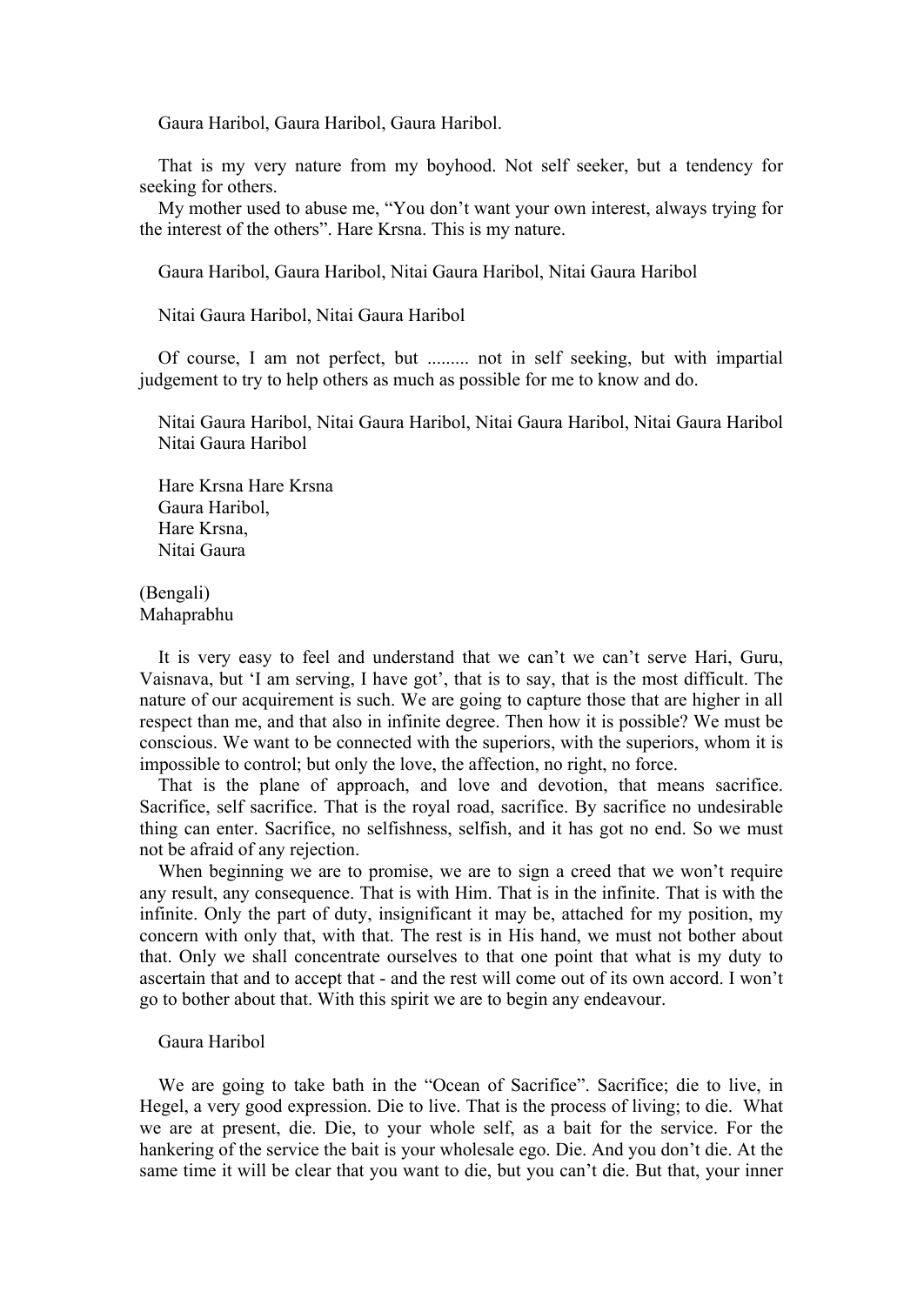acquaintance will come out, that you don't die. You don't die. You are eternal. You will be able to find out that every moment I tried to do the thing at the cost of my death, but death is not coming. Why? I am trying to embrace death, but death is not come. What's the matter? That I won't die. I won't die, I am eternal and the power and the courage become more and more, bigger for me.

 Die To Live, sacrifice, *ahutih, "yajna*" this word "*yajna*" means "*ahutih*". That put into fire. You put yourself into the fire. Your dearest thing put into the fire. *Yajna. yajna* means sacrifice.

*yajïärthät karmaëo 'nyatra*, *loko 'yaà karma-bandhanaù (BG 3.9)*

#### *sarva yajnyena saro?*

#### *ahaà hi sarva-yajïänäà*, *bhoktä ca prabhur eva ca (BG 9.24)*

 "I am the master, the controller and enjoyer and recipient of all the sacrifices. Wherever it occurs, the recipient is Meself. Beneficiary, the only beneficiary in the world is Meself." Krsna says, "I am the only beneficiary, no other. All transmitter, all transmitting agent. But the ultimate beneficiary is Myself."

#### *ahaà hi sarva-yajïänäà*, *bhoktä ca prabhur eva ca (BG 9.24)*

 "But that Myself, that I, is friendly to you, not foe. *suh*ṛ*da*<sup>ṁ</sup> *sarva-bhūtānā*ṁ. (BG 5.29) "I am your best friend." That is proper adjustment, which we hanker after. The Absolute Guardian, the owner, is my friend; is my friend. We are to realise that and do accordingly, with heart within, God overhead.

### Gaura Haribol.

 Our Guru Maharaj in the last words, 'be courageous and callous', one of the expression peculiar, 'be courageous and callous.' Courageous we understand but callous is a mystic. Callous means perhaps forbearing, tolerant: callous. Callous not dismissing, not hateful, but tolerating spirit. Tolerating, forbearing, courageous and forbearing: callous. The courageous and callous.

### Hare Krsna, Gaura Hari, Gaura Hari, Gaura Hari.

 Love and rupture for Krsna is welcome. It may be apparently love it may be apparently rupture, but if it is for Krsna, then it is acceptable. We must accept it. Only that for my personal fame I shall try to avoid rupture. That may not be justified. Yes rupture but it must be for the cause of Krsna, that must be guaranteed from my heart. Then, if it is necessary, I must take it on my head, rupture.

 Apparently, it is undesirable to come in connection with rupture with anybody, but if it is necessary for the cause of Krsna we won't come back. According to our own capacity, we are to invite. But it must be for the cause of Krsna, it will have, fetch equal value with love. Love and rapture, *raja* and *desh.* Everything should be devoted to the cause of Krsna, but not unnecessary, not some selfish purpose.

 Whatever is done for His account it is justified fully, and that is *nirguna*. That is called *nirguna*. Caring for any result, to go on with the conceivable duty, the conception of duty towards Him, the Absolute Truth, that is *nirguna*. That is the most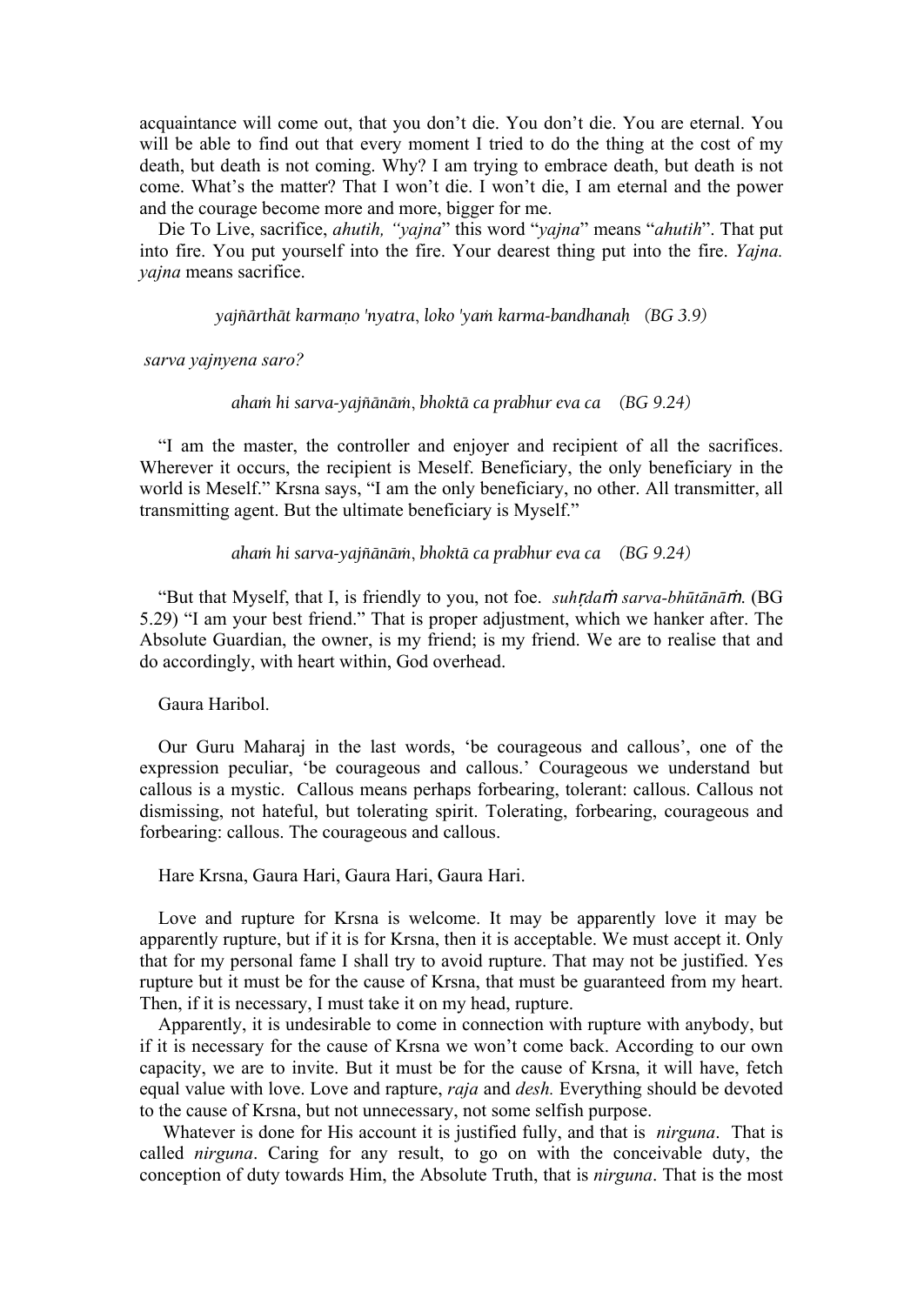original wave of the whole universe, of our conception. *Ahaituky apratihata*, that is causeless, that is *lila*. That is dynamic but that is causeless, that is irresistible. That wave that is the *lila* of Krsna. None can oppose that. We are to adjust with that wave. And then we can enjoy the harmony. The harmony is not a static one but it is a dynamic, harmony is dynamic. And the dynamic harmony, to adjust oneself with the ultimate wave, the ultimate movement, plane of movement, that is *nirguna* and Krsna's Flute and dancing, the autocrat, beauty autocrat is in that plane.

 Our Gayatri, *vedamata* is also tuned with that aim. As I have tried to draw out from Gayatri. Gayatri. *"gayatri muralista-kirttana-dhanam rädhā-padam dhimahi*" In the same tune, the origin of the revealed Truth, the Gayatri. Revealed Truth, Veda, the mother of the Vedic knowledge, that the revealed Truth, our directing tendency, and the call of Krsna by the tune of His Flute to adjust everyone in their respective duty, to satisfy Him, that is well connected. And the *kirtan* of Mahaprabhu, *sankirtan*, all aiming at the final adjustment with the *nirguna*, with the most fundamental plane, or wave of the most fundamental plane. "gāyatrī muralīsta-kīrttana-dhanam rādhā*padaà dhémahi*".

 Gaura Haribol, Gaura Haribol, Gaura Haribol, Nitai Gaura Haribol, Nitai Gaura Haribol, Nitai Gaura Haribol, Nitai Gaura Haribol, Nitai Gaura Haribol, Nitai Gaura Haribol, Nitai Gaura Haribol, Nitai Gaura Haribol, Nitai Gaura Haribol, Nitai Gaura Haribol,

#### **Ouestion**

 Devotee: Sridhar Maharaj, when Bhaktisiddhanta said that a GBC should be formed and that the *acarya* would be self effulgent, did he say how initiations would go on before that *acarya* became manifest?

Srila B. R. Swami: Who is he?

Devotees: Madhava.

Srila B. R. Swami: Madhava. What does he say?

[Various devotees explain the question]

 Srila B. R. Swami: You see, we have come to understand, generally we feel that *acarya* will appoint *acarya*, his successor. But we saw that he did not, he avoided. And necessarily, we came to think that whatever spiritual education he has already imparted to his disciples, and perhaps it is natural and he relied on his general preaching and instruction, that it will come naturally from his own imparted grace. It will come automatically.

 And, as it happened afterwards, in relative, from the relative plane we may not appreciate that, but from the Absolute standpoint, we find that everything happens by the will of Krsna, or Mahaprabhu, and necessarily, of Gurudeva. That is all good. In different ways, in different stages, that reacted, what he told, the reaction, the vibration, has come in different ways.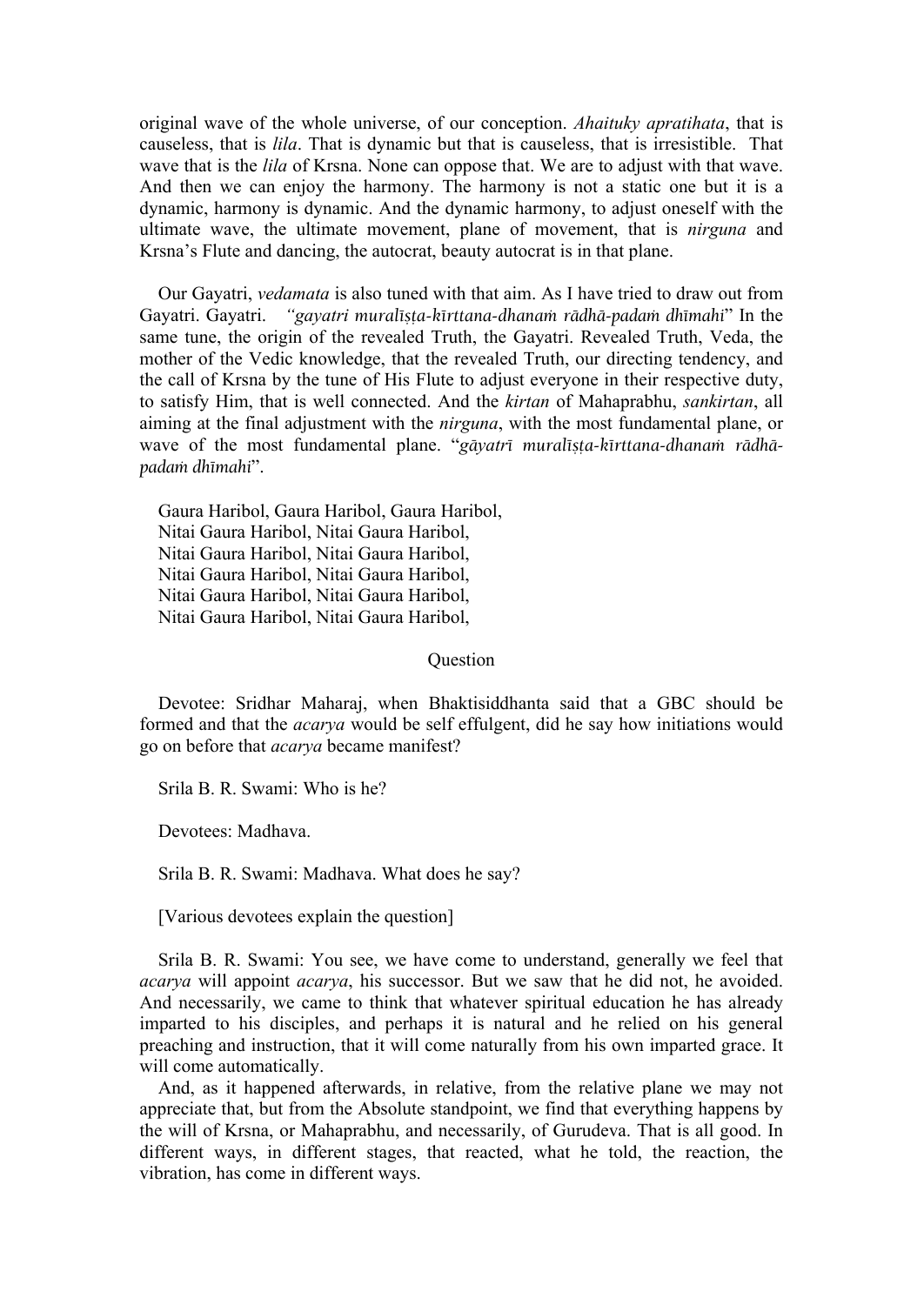36.16 Sloka? Anaya bedi gaban yasva sarvatra sat pada?

 If we can accommodate the dissolution of Yadu Vamsa, the war of Kuruksetra, if we find that that is not lacking in spiritual, from the Absolute standpoint, then this dismemberment also is to be appreciated, appreciated. While complaining, but we are to, still we are to accept the inevitable, inevitable, and through this process, the inevitable will appear.

 Now we are sitting to find dissatisfaction in the existing administration. It is a process, and through this process perhaps something will come out. We can't avoid this. It is a necessary process.

 So after Bhaktisiddhanta Saraswati Thakur, that was also through our complain among dissatisfaction, so many things came and it was propagated and preached in a particular way. That is the final reading of things. That in the ultimate, ultimate decision is in His hand, and what is happened, that is all right. That is all all right. Still according to our own realisation we shall **stand** 'don't do this', but when done, that may be accepted as the will of Krsna. It is a peculiar, thesis, anti-thesis, synthesis. It is undesirable, don't do it. But when it is done it should be accepted, His will. We must, I am to adjust with that. In this way we are to take things.

 Some things even Maya, maya. Sita Devi was stolen by Ravana. It has got also meaning. It was necessary to educate us, to give us something. A bright side. It has got also its bright side. Ramacandra was banished by the request of Kaikeyi. It has got bright side. Jagai Madhai, and the Brutus, betrayer, betrayer, oppositionist, it has got also meaning, place to serve the positive. The negative is serving the positive. In this way we are to adjust. It is a particular process. Through the pain child comes from the womb of the mother. Through the process of painfulness of the mother, child comes out; the object of her joy. That is the nature.

 So whatever we shall do, we shall do with sincerity, but not with attachment much. *ma te sango 'stv akarmani* (BG, 2.47) Because the fruit is not in your hand so you neglect your service, don't do that. The fruit is not mine then why should we labour? That satanic tendency may not enter your heart. What you think to be best, you try your best for that. But don't look at the result. At the same time don't be idle. When I have got no connection with the result, why should I labour fruitlessly? That is satanic. His warning against you, no. Your part only to do your, discharge your duty, and the next with the infinite. Because you are not only, you are only a very negligible portion of the infinite, so you do your duty. But the result involves so many clash with these waves of the infinite quarter. You don't go to fix that your particular duty will produce a particular result, no. That is not possible, that is impossible. You are to do your duty as a quota, as your contribution to the Infinite. Be, try to have such life and more than that, sacrifice. Your life, a particle of sacrifice for the cause of the whole. Try to die. Try to die for the Infinite. That is really your position. Learn to die for the Infinite. Not for your selfish purpose. And not modified selfish, that is national, or social or some family interest, like that. And there you find your best satisfaction within. You are there. When you are a sacrificed unit wholesale you can find the maximum pleasure in you; apparently which is thought to be impossible.

Gaura Haribol, Gaura Haribol, Gaura Haribol, Gaura Haribol.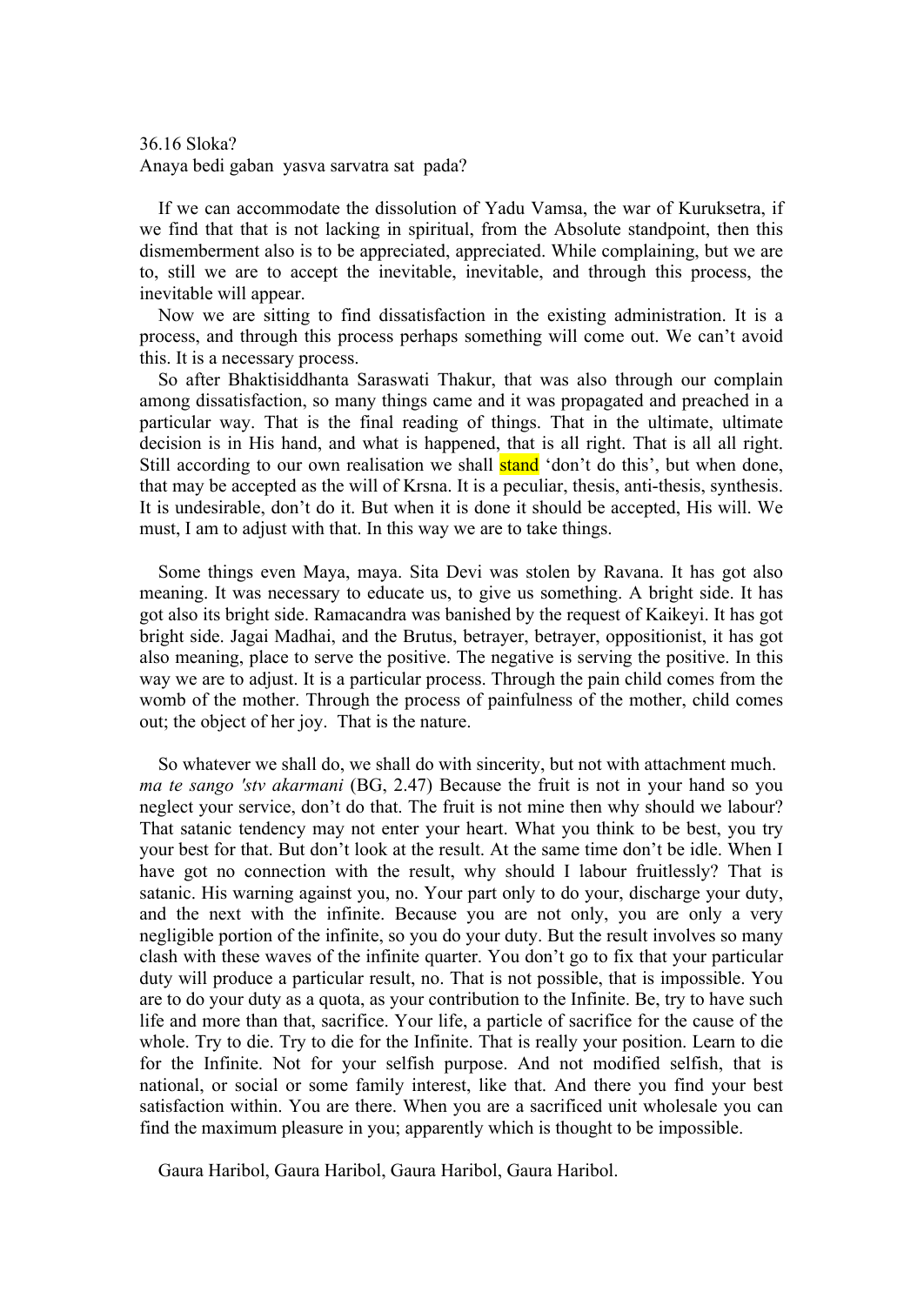The plane, the plane of sacrifice, there we live, your prospect is there, so don't be discouraged. Atreya Risi must not be discouraged. He is there, He is there. Whom you are searching for, He is there. None can make monopoly. He is there. Why should we be disappointed? No disappointment. No disappointment. It is all for the best, all for the best.

End of recording 82.02.27.A

Verses quoted:

# SB, 1.13.27

*ya*ḥ *svakāt parato veha jāta-nirveda ātmavān h*ṛ*di k*ṛ*tvā hari*ṁ *gehāt pravrajet sa narottama*ḥ

 He is certainly a first-class man who awakens and understands, either by himself or from others, the falsity and misery of this material world and thus leaves home and depends fully on the Personality of Godhead residing within his heart.

#### SB, 1.2.6

*sa vai puàsäà paro dharmo*, *yato bhaktir adhokñaje ahaituky apratihatä*, *yayätmä suprasédati*

 "The supreme occupation (*dharma*) for all humanity is that by which men can attain to loving devotional service unto the transcendental Lord. Such devotional service must be unmotivated and uninterrupted to completely satisfy the self."

### SB*,* 10.47.18

yad-anucarita-līlā-karņa-pīyūsa-viprut*sakåd-adana-vidhüta-dvandva-dharmävinañöäù sapadi gåha-kuöumbaà dénam utsåjya dénä bahava iha vihaìgä bhikñu-caryäà caranti*

"The transcendental *līlā* of Śrī Krsna is great nectar for the ears. Those who relish just a single drop of that nectar even once have their attachment to material duality totally ruined. Many such persons have immediately given up their futile homes and families and have come to Vrndävana like a free bird out of a cage. Becoming totally detached from their material life, those devotees have taken up the path of renunciation and have accepted alms just to maintain their lives on this plane. In this way they continue to search for Him, the all fulfilment of life."